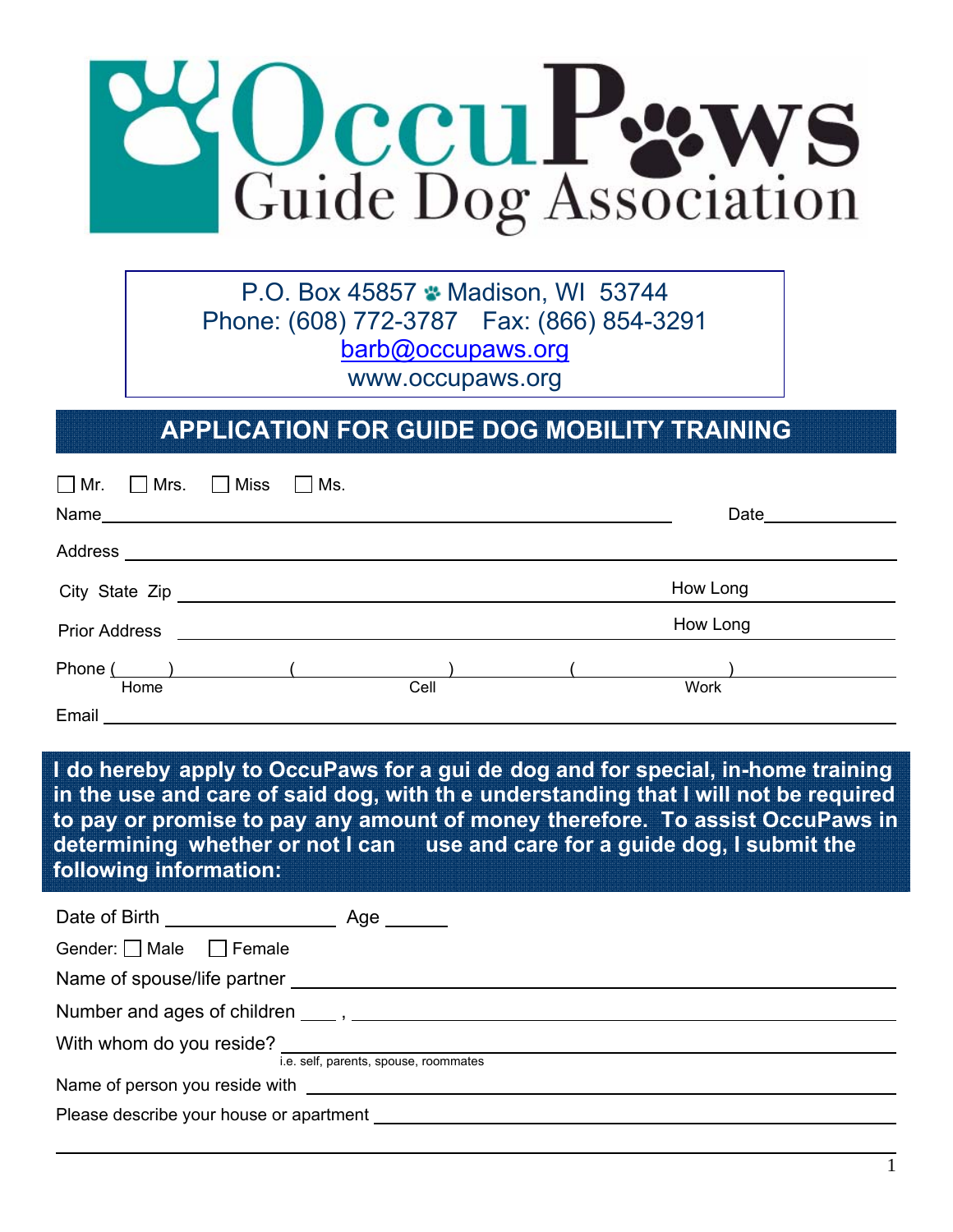| Please describe your neighborhood (i.e. downtown, rural, suburban)                      |       |                          |                                                                                                                                  |
|-----------------------------------------------------------------------------------------|-------|--------------------------|----------------------------------------------------------------------------------------------------------------------------------|
|                                                                                         |       |                          |                                                                                                                                  |
| Do you anticipate a move or lifestyle change within the next year? $\Box$ Yes           |       |                          | How long have you lived at your present address? $\Box$ <6 months $\Box$ 6-12 months $\Box$ 1-5 yrs. $\Box$ 5+ yrs.<br>$\Box$ No |
| Do you routinely travel independently? $\Box$ Yes $\Box$ No                             |       |                          |                                                                                                                                  |
| Do you consider yourself a confident traveler? Ves                                      |       | No                       |                                                                                                                                  |
| Current method of travel $\Box$ cane $\Box$ sighted guide $\Box$ guide dog $\Box$ other |       |                          |                                                                                                                                  |
|                                                                                         |       |                          |                                                                                                                                  |
|                                                                                         |       |                          |                                                                                                                                  |
|                                                                                         |       |                          |                                                                                                                                  |
|                                                                                         |       |                          | What obstacles/challenges do you encounter in the areas you frequent? ______________________________                             |
|                                                                                         |       |                          |                                                                                                                                  |
|                                                                                         |       |                          |                                                                                                                                  |
|                                                                                         |       |                          | Do you encounter stray or loose dogs, aggressive dogs (restrained or behind fences), small animals (squirrels, rabbits, etc)?    |
|                                                                                         |       |                          |                                                                                                                                  |
|                                                                                         |       |                          |                                                                                                                                  |
|                                                                                         |       |                          |                                                                                                                                  |
| Have you ever attended a guide dog school?                                              |       | $\Box$ No<br>$\vert$ Yes | attach a separate page if necessary                                                                                              |
| Name of the school                                                                      | When? | Did you graduate?        | Reason for retirement/return                                                                                                     |
|                                                                                         |       |                          |                                                                                                                                  |
|                                                                                         |       |                          |                                                                                                                                  |
|                                                                                         |       |                          | Do you now or have you ever had dogs as pets?___________________________________                                                 |
|                                                                                         |       |                          | What are the ages, sizes, breeds and personalities of the other dogs you currently have? _________________                       |
|                                                                                         |       |                          |                                                                                                                                  |
|                                                                                         |       |                          |                                                                                                                                  |
|                                                                                         |       |                          |                                                                                                                                  |

i.e. cat, rabbit, bird, hamster, guinea pig, ferret, etc.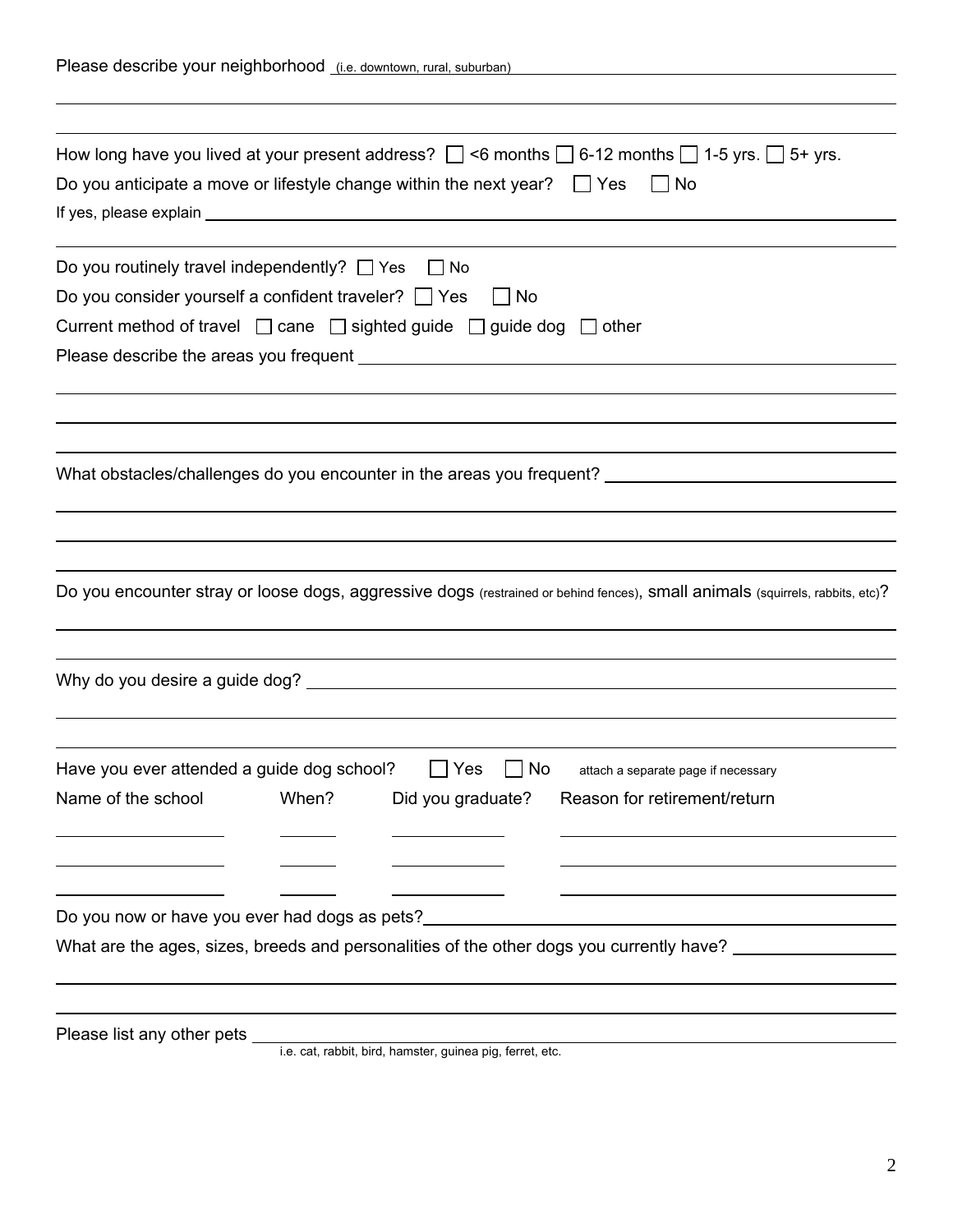# **Educational Background**

 $\overline{a}$ 

 $\overline{a}$ 

| Highest level of education $\Box$ Elementary $\Box$ High School $\Box$ Some College $\Box$ College Graduate $\Box$ Post Graduate |  |  |
|----------------------------------------------------------------------------------------------------------------------------------|--|--|
| Please list any special degrees or training                                                                                      |  |  |

What community organizations or activities relating to blindness are you involved with, if any?

| <b>Veterans</b>   |                                                                                                                                                                                                                                |                                                                                                      |                   |
|-------------------|--------------------------------------------------------------------------------------------------------------------------------------------------------------------------------------------------------------------------------|------------------------------------------------------------------------------------------------------|-------------------|
|                   | Are you a veteran? $\Box$ Yes $\Box$ No                                                                                                                                                                                        | If yes, which branch of service?<br><u>[</u> [16] yes, which branch of service?                      |                   |
| <b>Occupation</b> |                                                                                                                                                                                                                                |                                                                                                      |                   |
|                   | Are you employed? $\Box$ Yes $\Box$ No                                                                                                                                                                                         |                                                                                                      |                   |
|                   |                                                                                                                                                                                                                                |                                                                                                      |                   |
|                   |                                                                                                                                                                                                                                |                                                                                                      |                   |
| Employer ___      | Name and the contract of the contract of the contract of the contract of the contract of the contract of the contract of the contract of the contract of the contract of the contract of the contract of the contract of the c |                                                                                                      |                   |
| Address           |                                                                                                                                                                                                                                | City                                                                                                 | State<br>Zip Code |
|                   |                                                                                                                                                                                                                                |                                                                                                      |                   |
|                   |                                                                                                                                                                                                                                | What are the accommodations for the dog at work? ________________________________                    |                   |
|                   | If not employed, what is your present means of support?                                                                                                                                                                        |                                                                                                      |                   |
|                   | Income Level: $5,000 - 10,000$ a year                                                                                                                                                                                          | $30,000 - 40,000$ a year _______                                                                     |                   |
|                   | 10,000 - 20,000 a year ______                                                                                                                                                                                                  | $40,000 -$ or above a year                                                                           |                   |
|                   | $20,000 - 30,000$ a year ______                                                                                                                                                                                                |                                                                                                      |                   |
|                   |                                                                                                                                                                                                                                | What would you estimate the annual cost of a guide dog's food and health care and can you afford it? |                   |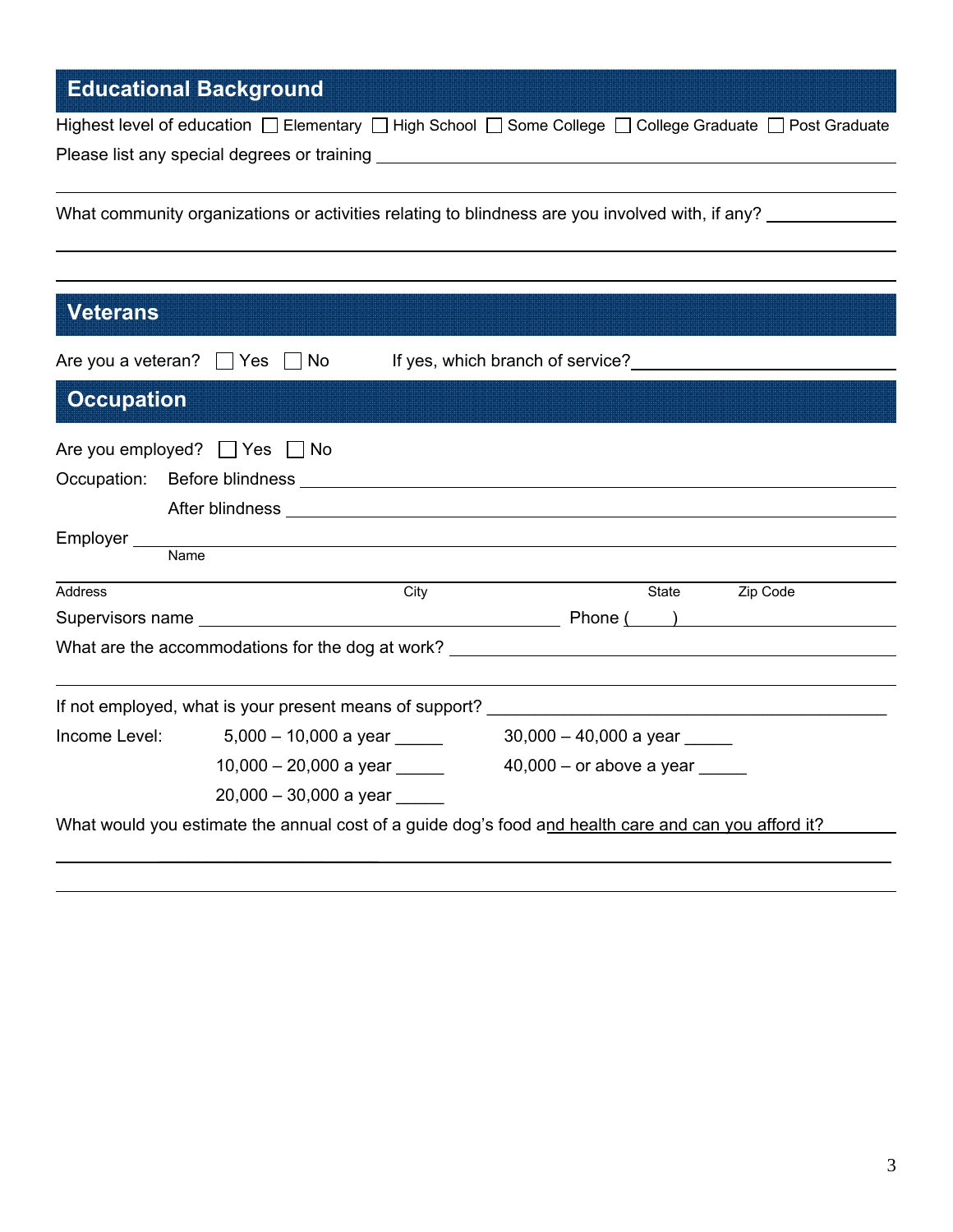# **Emergency Contact**

**Please list the name, address and telephone numbers of two family members to contact in case of an emergency.** 

|  | Home Phone_____________________Cell phone_______________________Work Phone__________________________ |  |
|--|------------------------------------------------------------------------------------------------------|--|
|  |                                                                                                      |  |
|  |                                                                                                      |  |
|  |                                                                                                      |  |
|  |                                                                                                      |  |
|  | Home Phone____________________Cell phone_____________________Work Phone________________              |  |
|  |                                                                                                      |  |
|  |                                                                                                      |  |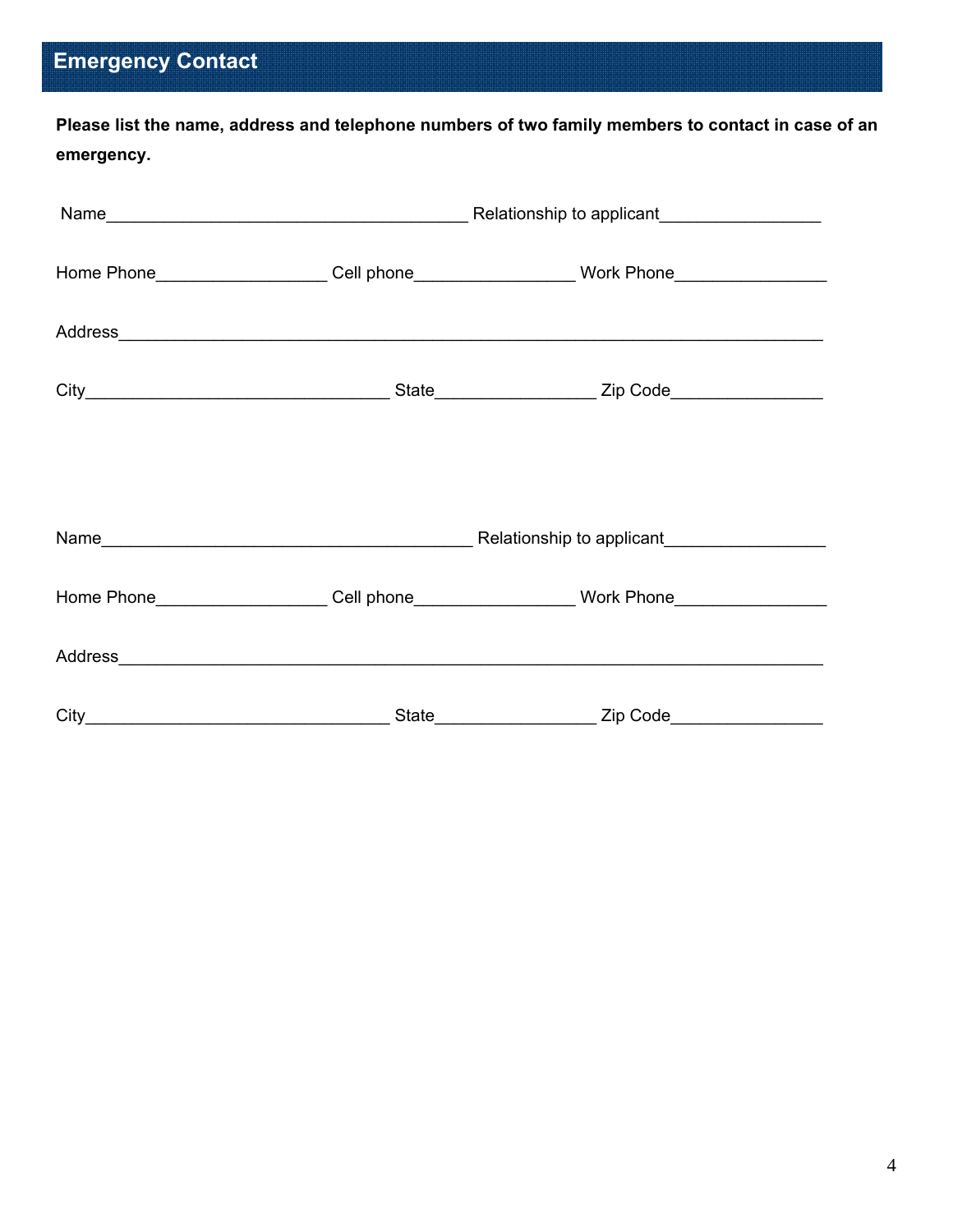| <b>General Health</b>                                                                                                                                                                                                                |
|--------------------------------------------------------------------------------------------------------------------------------------------------------------------------------------------------------------------------------------|
| Height Weight Neight                                                                                                                                                                                                                 |
|                                                                                                                                                                                                                                      |
|                                                                                                                                                                                                                                      |
| Do you have a hearing impairment? $\Box$ Yes $\Box$ No Do you wear hearing aides? $\Box$ Yes $\Box$ No                                                                                                                               |
|                                                                                                                                                                                                                                      |
|                                                                                                                                                                                                                                      |
| Do you have or have you ever had seizures? $\Box$ Yes $\Box$ No<br>Date of last seizure _______________                                                                                                                              |
| Do you have diabetes? $\Box$ Yes $\Box$ No If so, please have your physician complete the diabetic report.                                                                                                                           |
| Are you insulin dependent? $\Box$ Yes $\Box$ No                                                                                                                                                                                      |
|                                                                                                                                                                                                                                      |
|                                                                                                                                                                                                                                      |
|                                                                                                                                                                                                                                      |
| Please list any surgeries <b>the contract of the contract of the contract of the contract of the contract of the contract of the contract of the contract of the contract of the contract of the contract of the contract of the</b> |
|                                                                                                                                                                                                                                      |
| Do you now or have you ever had a substance abuse problem? $\Box$ Yes $\Box$ No                                                                                                                                                      |
| Please describe your rehabilitation program (list program attended, location and dates) ______________________                                                                                                                       |
|                                                                                                                                                                                                                                      |
|                                                                                                                                                                                                                                      |
|                                                                                                                                                                                                                                      |
|                                                                                                                                                                                                                                      |
|                                                                                                                                                                                                                                      |
|                                                                                                                                                                                                                                      |
|                                                                                                                                                                                                                                      |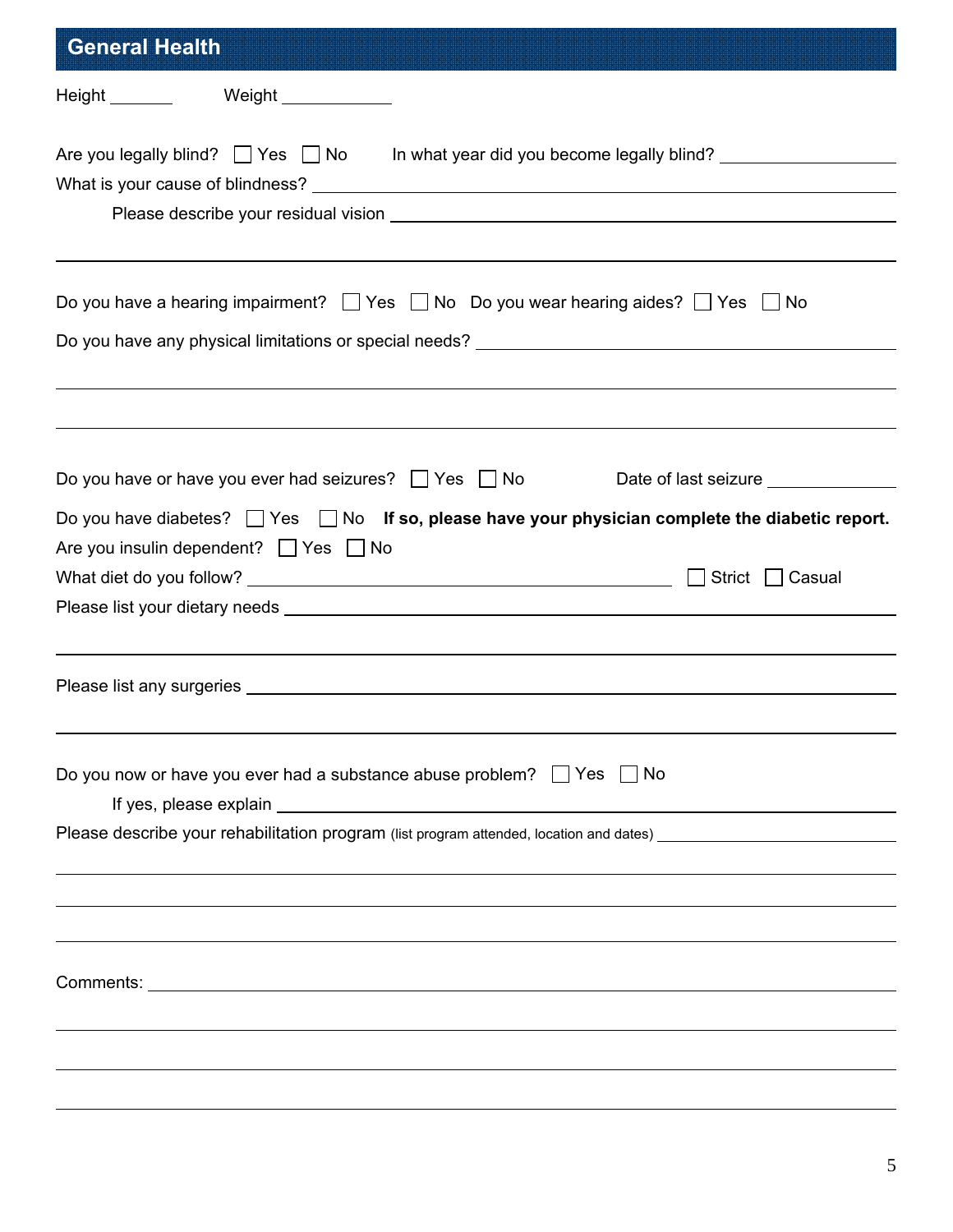## **Do you suffer from any of the following? (check all that apply)**

| coordination             | balance problems    |
|--------------------------|---------------------|
| spasticity               | limited mobility    |
| reduced stamina          | muscular weakness   |
| brittle bones            | paralysis           |
| chronic pain             | frequent headaches  |
| $\Box$ speech impairment | memory loss         |
| depression               | heightened emotions |
| heat/cold sensitivity    | skin sensitivity    |
| deafness                 | hearing loss        |
| allergies (please list)  |                     |
|                          |                     |
| other                    |                     |

### **Do you use any of the following? (check all that apply)**

 $\overline{a}$ 

| Assistance Dog         | Sighted guide                                                                                                        | White cane        |
|------------------------|----------------------------------------------------------------------------------------------------------------------|-------------------|
| Low vision aids        | $\Box$ Hearing aid                                                                                                   | Leg brace         |
| Wrist brace            | Prosthesis                                                                                                           | Crutch            |
| Support cane<br>$\Box$ | Walker                                                                                                               | Manual wheelchair |
| Other                  |                                                                                                                      |                   |
|                        |                                                                                                                      |                   |
|                        |                                                                                                                      |                   |
|                        |                                                                                                                      |                   |
| <b>Comments:</b>       | <u> 1980 - Jan Stein Stein Stein Stein Stein Stein Stein Stein Stein Stein Stein Stein Stein Stein Stein Stein S</u> |                   |
|                        |                                                                                                                      |                   |
|                        |                                                                                                                      |                   |
|                        |                                                                                                                      |                   |
|                        |                                                                                                                      |                   |
|                        |                                                                                                                      |                   |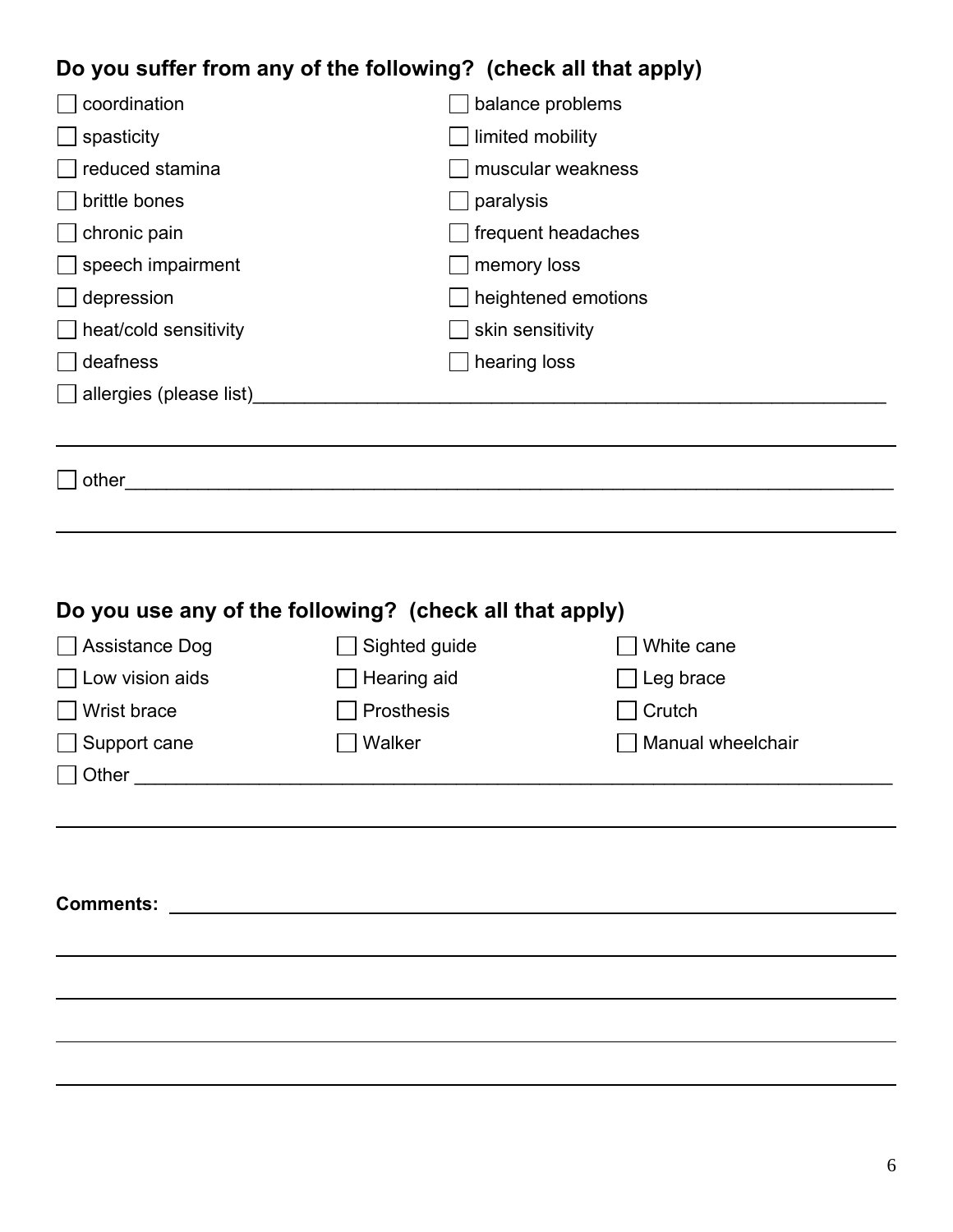### **Incomplete information will greatly delay the processing of your application**

Please list the names and contact information of two personal references who are not immediate family members.

| 1)                                         |       |                   |                   |  |
|--------------------------------------------|-------|-------------------|-------------------|--|
| (Relationship to applicant)<br><b>Name</b> |       | <b>Home Phone</b> | <b>Work Phone</b> |  |
| <b>Address</b>                             |       |                   |                   |  |
| City                                       | State |                   | Zip Code          |  |
| <b>Email Address</b>                       |       |                   |                   |  |
| 2)                                         |       |                   |                   |  |
| (Relationship to applicant)<br><b>Name</b> |       | <b>Home Phone</b> | <b>Work Phone</b> |  |
| <b>Address</b>                             |       |                   |                   |  |
| City<br><b>Email Address</b>               | State |                   | Zip Code          |  |
|                                            |       |                   |                   |  |

### Please list the name and contact information of your **Orientation and Mobility Instructor**

| <b>Name</b>                                                                                     |              | <b>Phone Number</b> |  |
|-------------------------------------------------------------------------------------------------|--------------|---------------------|--|
| <b>Address</b>                                                                                  |              |                     |  |
| City                                                                                            | <b>State</b> | <b>Zip Code</b>     |  |
| <b>Email Address</b>                                                                            |              |                     |  |
| Please list the name and contact information of your Blind Services or Rehabilitation Counselor |              |                     |  |
| <b>Name</b>                                                                                     |              | <b>Phone Number</b> |  |
|                                                                                                 |              |                     |  |
| <b>Address</b>                                                                                  |              |                     |  |
| City                                                                                            | <b>State</b> | Zip Code            |  |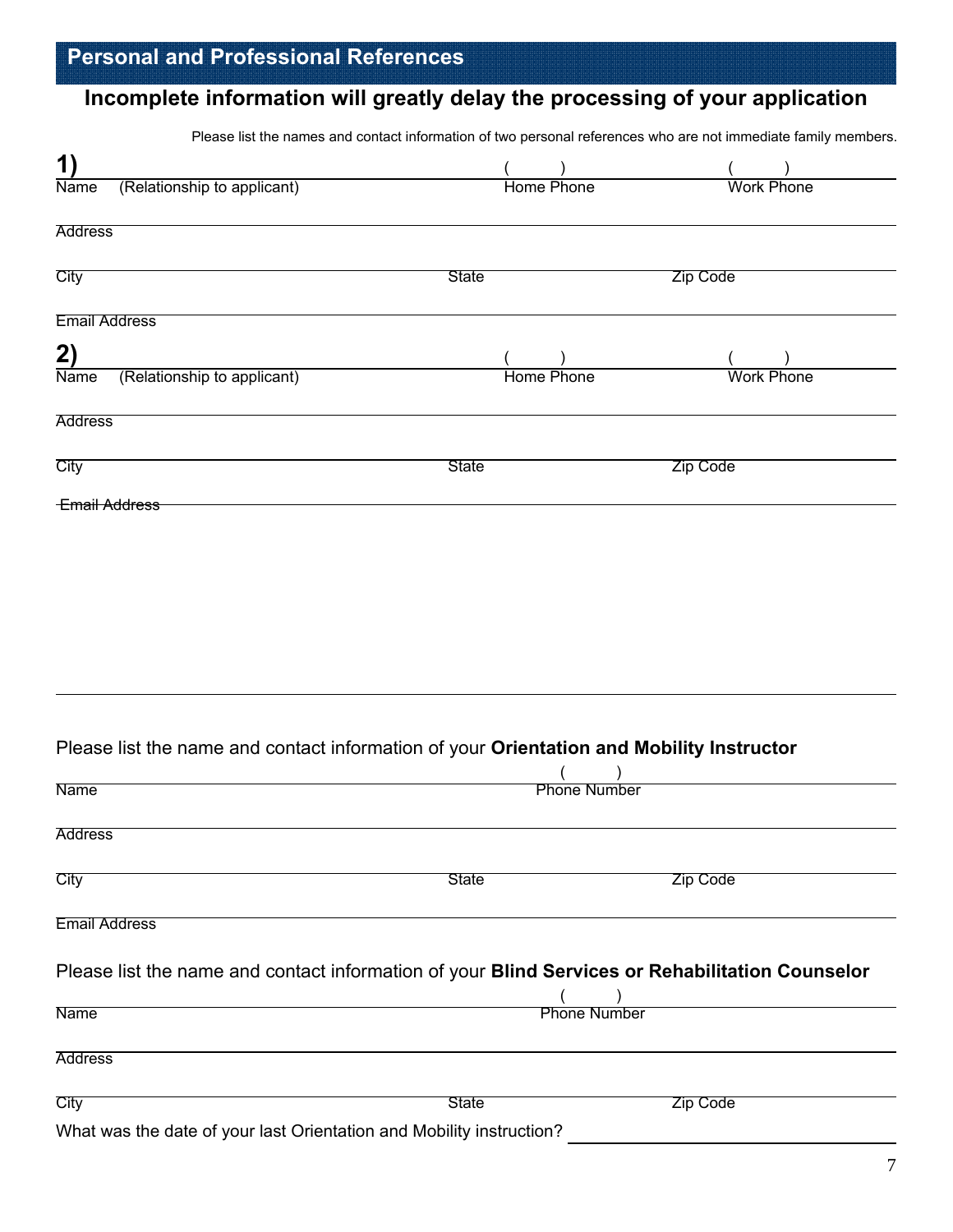| Have you ever had any blindfold training? $\Box$ Yes $\Box$ No                    | Would you consider it? $\Box$ Yes $\Box$ No                                                                             |
|-----------------------------------------------------------------------------------|-------------------------------------------------------------------------------------------------------------------------|
|                                                                                   | Did you attend an Orientation and Mobility program that offers Independent Living skills training? $\Box$ Yes $\Box$ No |
| Was it an in-residence program? $\Box$ Yes $\Box$ No If yes, please give location |                                                                                                                         |

| <b>REASON FOR CHOOSING OccuPaws?</b> |                                                                |
|--------------------------------------|----------------------------------------------------------------|
|                                      | How did you learn about OccuPaws Guide Dog Association?        |
| OGDA Graduate                        | <u> 1989 - Jan Berlin, margaret eta biztanleria (h. 1989).</u> |
|                                      | Graduate's Name                                                |
| $\Box$ Lion's Club ___________       |                                                                |
|                                      | Name and Location of Club                                      |
| Convention or Conference             |                                                                |
|                                      | Please List                                                    |
| O & M Instructor COMMOD SUMPARE      |                                                                |
|                                      | Name of Instructor                                             |
| Other                                |                                                                |

Please Explain

#### **Name of person who assisted in completing this form**

| Name        | Phone                                                     |      |              | Number |      |
|-------------|-----------------------------------------------------------|------|--------------|--------|------|
|             |                                                           |      |              |        |      |
| Address     | City                                                      |      | <b>State</b> | Zip    | Code |
|             | I certify that the above information is true and correct. |      |              |        |      |
| Applicant's | Signature                                                 | Date |              |        |      |
| Assistant's | Signature                                                 | Date |              |        |      |

Please note: By signing and submitting this application your name will be added to the OGDA mailing list, please indicate to us if you DO NOT want to be added to this list; OGDA will not sell or share your mailing information with any third parties. All medical information contained in this document is confidential and will only be shared with those that you have given us authorization to share this information with as stated on the Information Release Form. NOTE: OccuPaws may conduct a background search.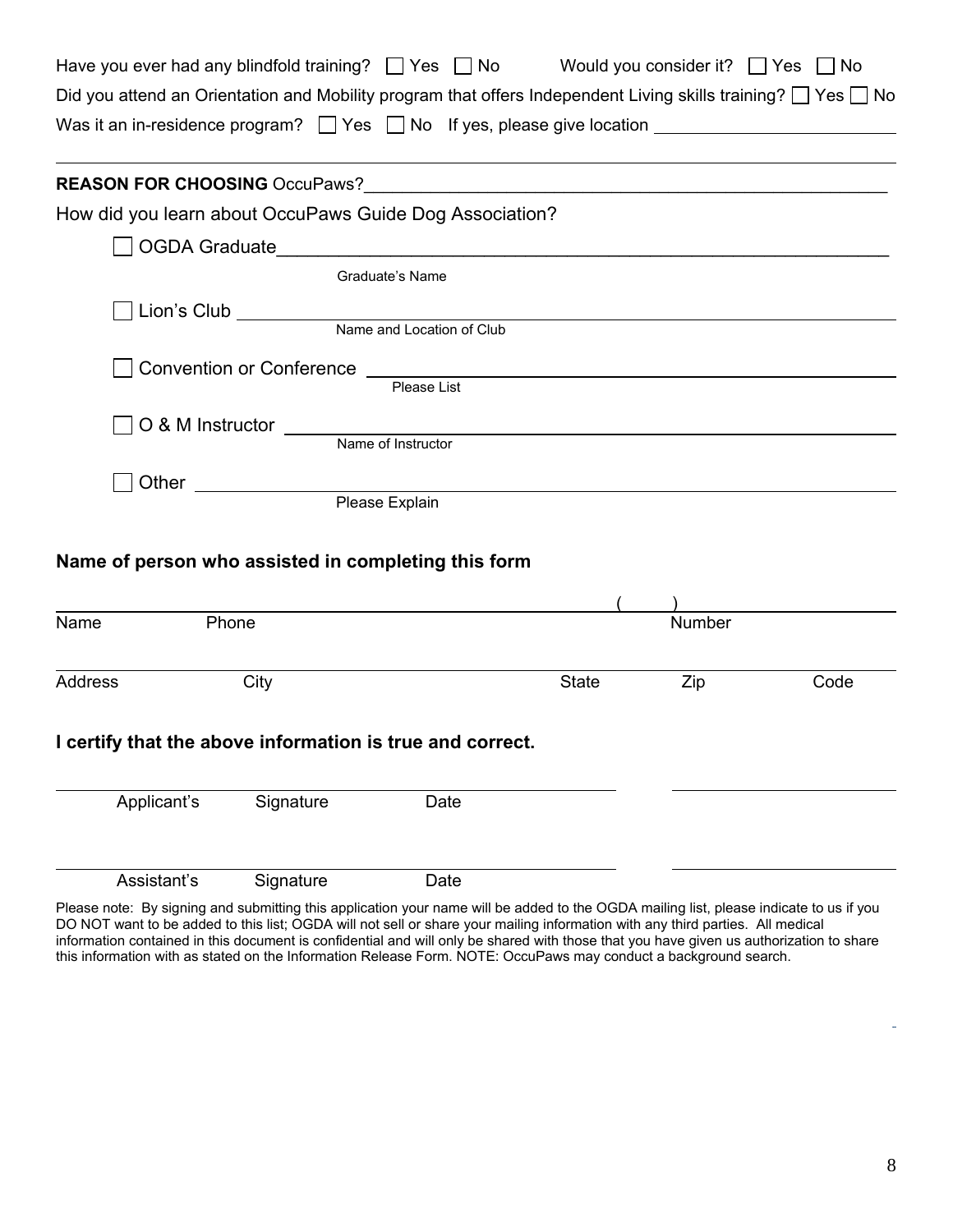

BBBBBBBBBBBBBBBBBBBBBBBBBBBBBBBBBBBBBBBBBBBB U¦ã, c^å AÞæ{^A[-AUæloã&ã]æ}o A¦¦AU^¦•[}æ|AU^]¦^•^}œæãç^/ BBBBBBBBBBBBBBBBBBBBBBBBBBBBBBBBBBBBBBBBBBBB

 $\overline{O}$  $\sim$  &  $3$   $\overline{a}$   $\}$   $\overline{A}$   $\overline{A}$  $\overline{V}$   $\cdot$   $\bullet$   $\overline{S}$   $\rightarrow$   $\overline{A}$   $\overline{A}$   $\overline{V}$   $\rightarrow$   $\overline{A}$   $\overline{V}$   $\rightarrow$   $\overline{A}$   $\overline{V}$   $\rightarrow$   $\overline{C}$   $\overline{C}$   $\overline{C}$   $\overline{C}$   $\overline{C}$   $\overline{C}$   $\overline{C$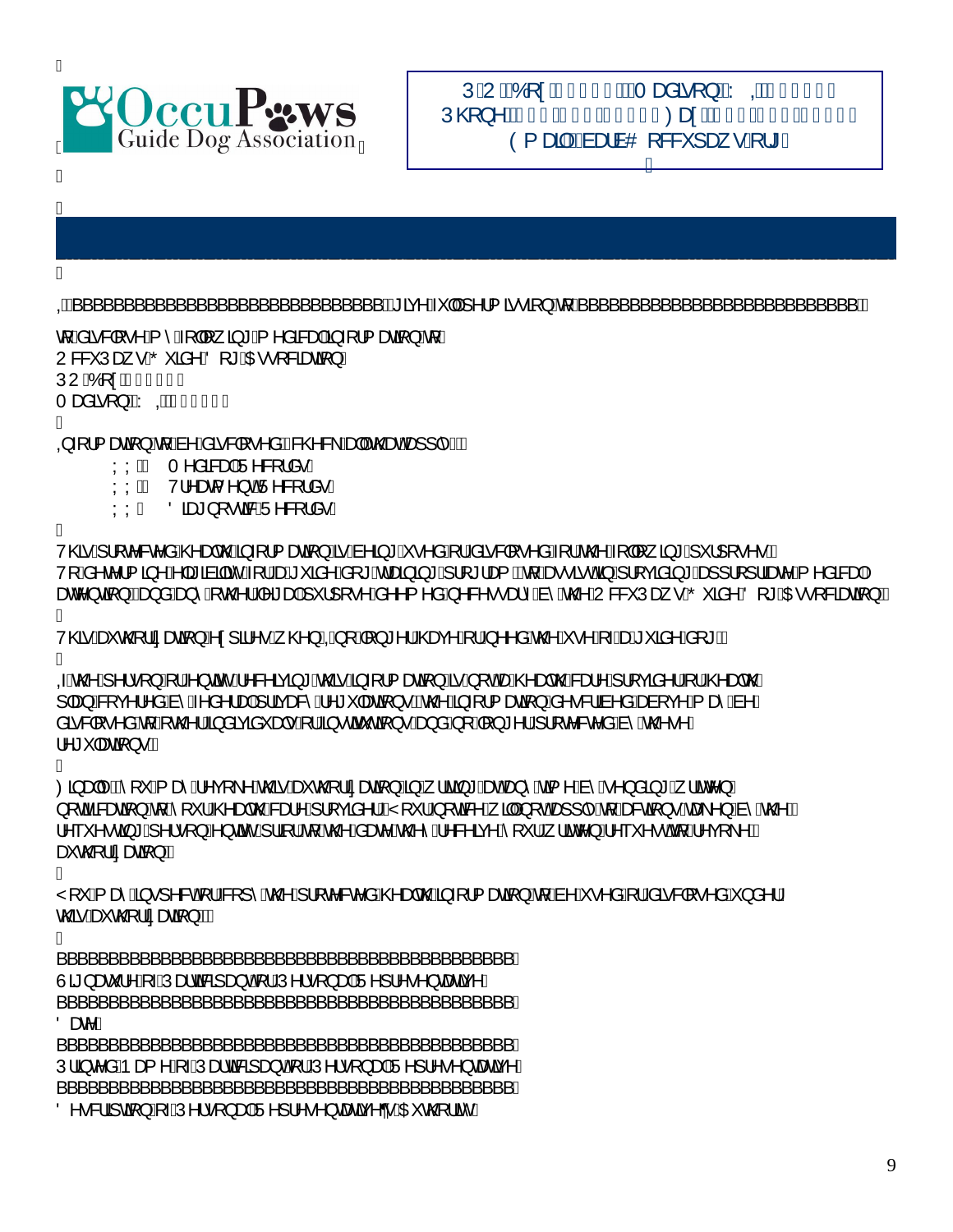

P.O. Box 45857, Madison, WI 53744 Phone: 608-772-3787 Fax: 866-854-3291 Email: barb@occupaws.org

## **PHYSICIAN'S REPORT**

#### **Applicant:** This form must be completed by your primary physician upon an examination.

**Physician:** Your patient has applied for a guide dog to enhance his/her mobility and independence. When completing this form, please keep in mind that the applicant will undergo rigorous training, both physical and mental. They will spend 14 to 21 days training and will be expected to walk a minimum of ½ hour twice daily in all types of terrain, with their guide dog, regardless of weather conditions. Your information will help us provide your patient with the training and instruction most suited to their needs. The Ophthalmologist's report and verification of blindness is a separate form. Thank you for your assistance.

| Address: ________________________                                                                                                                                                                                                                                                                                                                                                                                                                                                                                                                                                                                                                              | Date of birth: <u>New York Bate of birth:</u> |                                            |  |  |  |
|----------------------------------------------------------------------------------------------------------------------------------------------------------------------------------------------------------------------------------------------------------------------------------------------------------------------------------------------------------------------------------------------------------------------------------------------------------------------------------------------------------------------------------------------------------------------------------------------------------------------------------------------------------------|-----------------------------------------------|--------------------------------------------|--|--|--|
|                                                                                                                                                                                                                                                                                                                                                                                                                                                                                                                                                                                                                                                                |                                               |                                            |  |  |  |
|                                                                                                                                                                                                                                                                                                                                                                                                                                                                                                                                                                                                                                                                |                                               |                                            |  |  |  |
| Height: Weight: Weight: Blood Pressure: Network Pulse: Nespiration: Nespiration:                                                                                                                                                                                                                                                                                                                                                                                                                                                                                                                                                                               |                                               |                                            |  |  |  |
| How long have you attended the applicant? First visit ____; # of years _____ Date of last tetanus immunization: ______                                                                                                                                                                                                                                                                                                                                                                                                                                                                                                                                         |                                               |                                            |  |  |  |
|                                                                                                                                                                                                                                                                                                                                                                                                                                                                                                                                                                                                                                                                |                                               |                                            |  |  |  |
| Does the applicant have any of the following medical problems? (please answer yes or no)                                                                                                                                                                                                                                                                                                                                                                                                                                                                                                                                                                       |                                               |                                            |  |  |  |
| Arthritis __________________________Allergies _______________________Asthma ________________________Cancer _________<br>Circulatory Problems _______________Back Problems __________________Amputations ____________________Addictions ______________<br>High Blood Pressure _______________Seizures _________________________Heart Disorder _________________Knee/Hip ______________<br>Psychiatric Problems _______________Epilepsy _________________________Intestinal Problems ______________Ulcers _______________________<br>Neuropathy ______________________Dexterity Problems ______________Nervousness _____________________Speech Impairments _____ |                                               |                                            |  |  |  |
|                                                                                                                                                                                                                                                                                                                                                                                                                                                                                                                                                                                                                                                                |                                               |                                            |  |  |  |
|                                                                                                                                                                                                                                                                                                                                                                                                                                                                                                                                                                                                                                                                |                                               |                                            |  |  |  |
| Does applicant wear hearing aides? _____________                                                                                                                                                                                                                                                                                                                                                                                                                                                                                                                                                                                                               |                                               | Is hearing within normal range with aides? |  |  |  |
| Does applicant have a learning disorder? _____________                                                                                                                                                                                                                                                                                                                                                                                                                                                                                                                                                                                                         |                                               |                                            |  |  |  |
| Does applicant have any impairments of the use of either leg/foot? ______________ Hand/arm _______________                                                                                                                                                                                                                                                                                                                                                                                                                                                                                                                                                     |                                               |                                            |  |  |  |
| Does applicant have any limitations? Please explain ____________________________                                                                                                                                                                                                                                                                                                                                                                                                                                                                                                                                                                               |                                               |                                            |  |  |  |
|                                                                                                                                                                                                                                                                                                                                                                                                                                                                                                                                                                                                                                                                |                                               |                                            |  |  |  |
| *Is applicant stable enough to undergo the rigors of training away from home for 28 days?                                                                                                                                                                                                                                                                                                                                                                                                                                                                                                                                                                      |                                               |                                            |  |  |  |
| Date of exam on which report is based: _____________                                                                                                                                                                                                                                                                                                                                                                                                                                                                                                                                                                                                           |                                               |                                            |  |  |  |
|                                                                                                                                                                                                                                                                                                                                                                                                                                                                                                                                                                                                                                                                |                                               |                                            |  |  |  |
| <b>Physician's Signature</b>                                                                                                                                                                                                                                                                                                                                                                                                                                                                                                                                                                                                                                   |                                               |                                            |  |  |  |
|                                                                                                                                                                                                                                                                                                                                                                                                                                                                                                                                                                                                                                                                |                                               |                                            |  |  |  |
| Doctor's name:<br>Please print                                                                                                                                                                                                                                                                                                                                                                                                                                                                                                                                                                                                                                 |                                               |                                            |  |  |  |
|                                                                                                                                                                                                                                                                                                                                                                                                                                                                                                                                                                                                                                                                |                                               | Hospital / Clinic Stamp                    |  |  |  |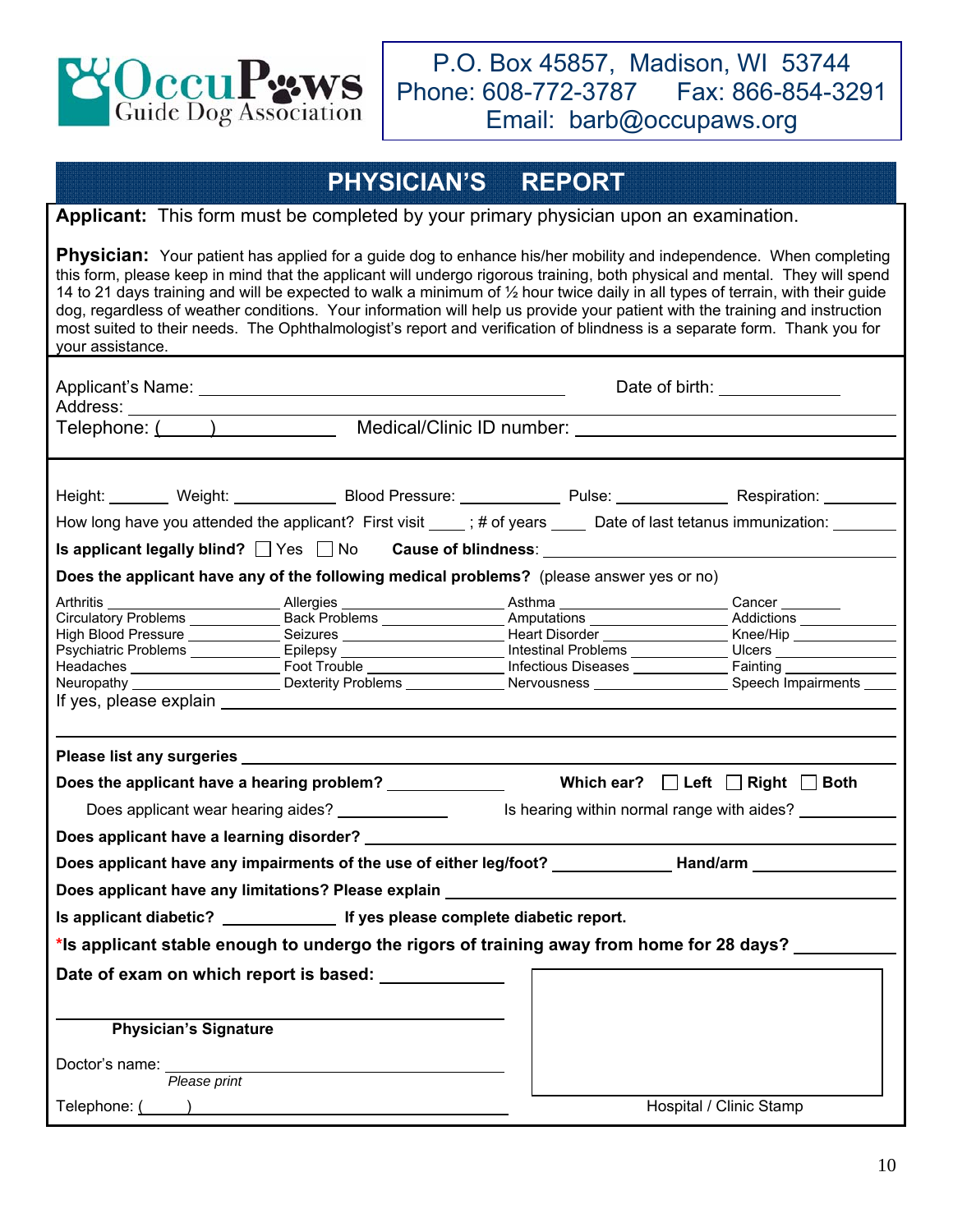

### **DIABETIC REPORT**

**Physician and Applicant:** The OccuPaws Guide Dog Association does not have a nurse on staff. Applicant must be capable of administering his/her own injections and must be responsible for maintaining an appropriate lifestyle. Our protocol is to call 911, should the applicant need assistance.

| Is Applicant: $\Box$ Type I $\Box$ Type II $\Box$ Stable                          | <b>Brittle</b> |
|-----------------------------------------------------------------------------------|----------------|
|                                                                                   |                |
|                                                                                   |                |
|                                                                                   |                |
| What can be offered in the event of a reaction? _________________________________ |                |
| Date of last hospitalization due to: Hypoglycemia _____________                   |                |
|                                                                                   |                |
|                                                                                   |                |
|                                                                                   |                |
| Does Applicant utilize an Insulin pump? $\Box$ Yes $\Box$ No                      |                |
|                                                                                   |                |
| Can Applicant self-administer Insulin? Can Applicant adjust his/her own Insulin?  |                |
|                                                                                   |                |
|                                                                                   |                |

### **I understand the protocol of The OccuPaws Guide Dog Association and certify that the above information is true and correct.**

| Physician's Signature | Applicant's | Signature  |
|-----------------------|-------------|------------|
| please print name     | please      | print name |
| date                  |             | date       |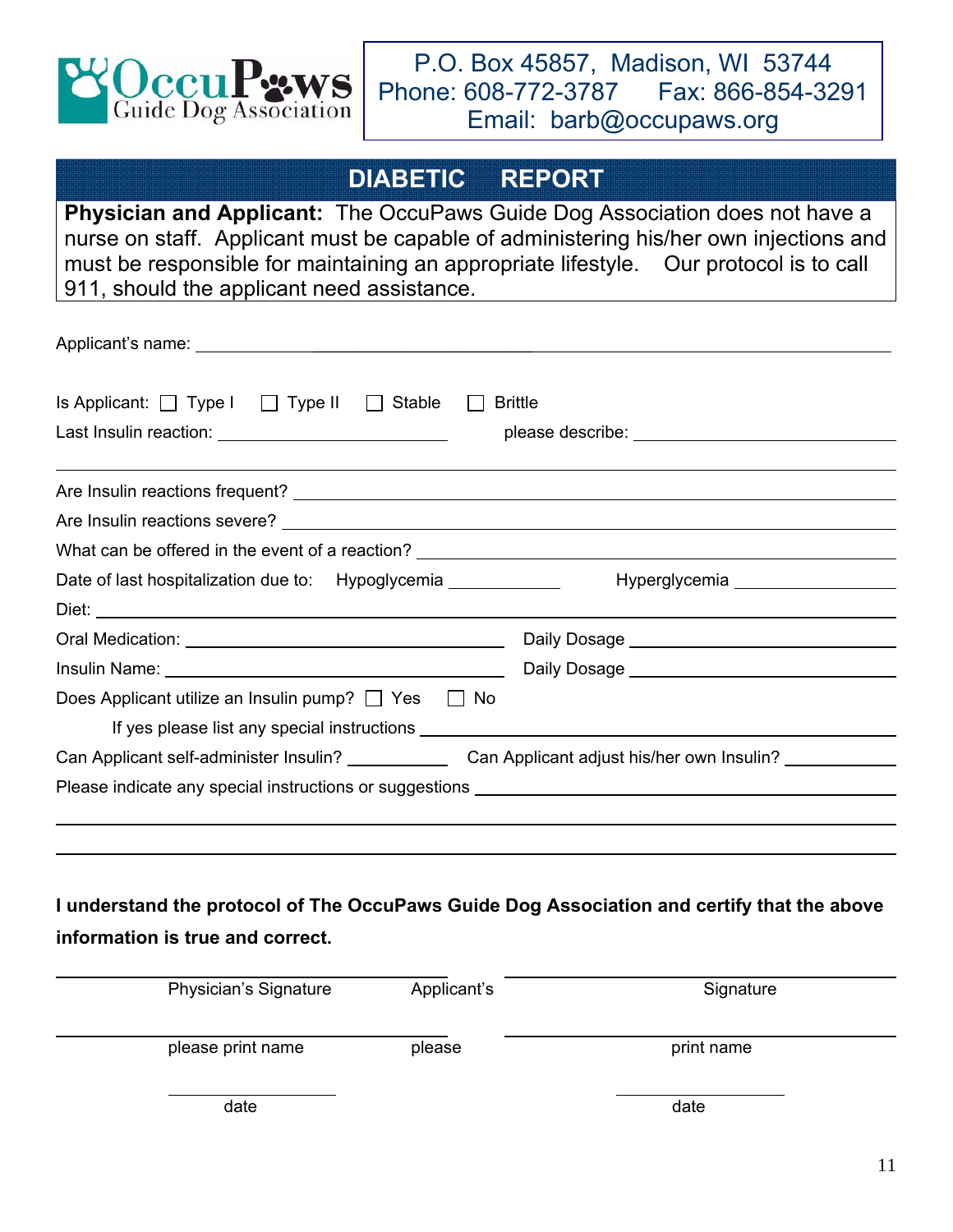

### **MEDICATION AND HEALTH INSURANCE INFORMATION**

**Physician and Applicant:** Please list all medications, strength, dosage, and reason for use. Also, please indicate any side effects that may affect the applicant during their time in training. Applicant is responsible for administering his/her own medication.

#### **Applicant's name Date**

| Medication | Strength | Dosage | Reason | Side Effects |
|------------|----------|--------|--------|--------------|
|            |          |        |        |              |
|            |          |        |        |              |
|            |          |        |        |              |
|            |          |        |        |              |
|            |          |        |        |              |
|            |          |        |        |              |
|            |          |        |        |              |
|            |          |        |        |              |
|            |          |        |        |              |
|            |          |        |        |              |
|            |          |        |        |              |
|            |          |        |        |              |
|            |          |        |        |              |
|            |          |        |        |              |
|            |          |        |        |              |
|            |          |        |        |              |
|            |          |        |        |              |

#### **Health Insurance Information**

Policy number:  $\blacksquare$ 

Policyholder's name:

Insurance Company: University of the Company:

Telephone number: